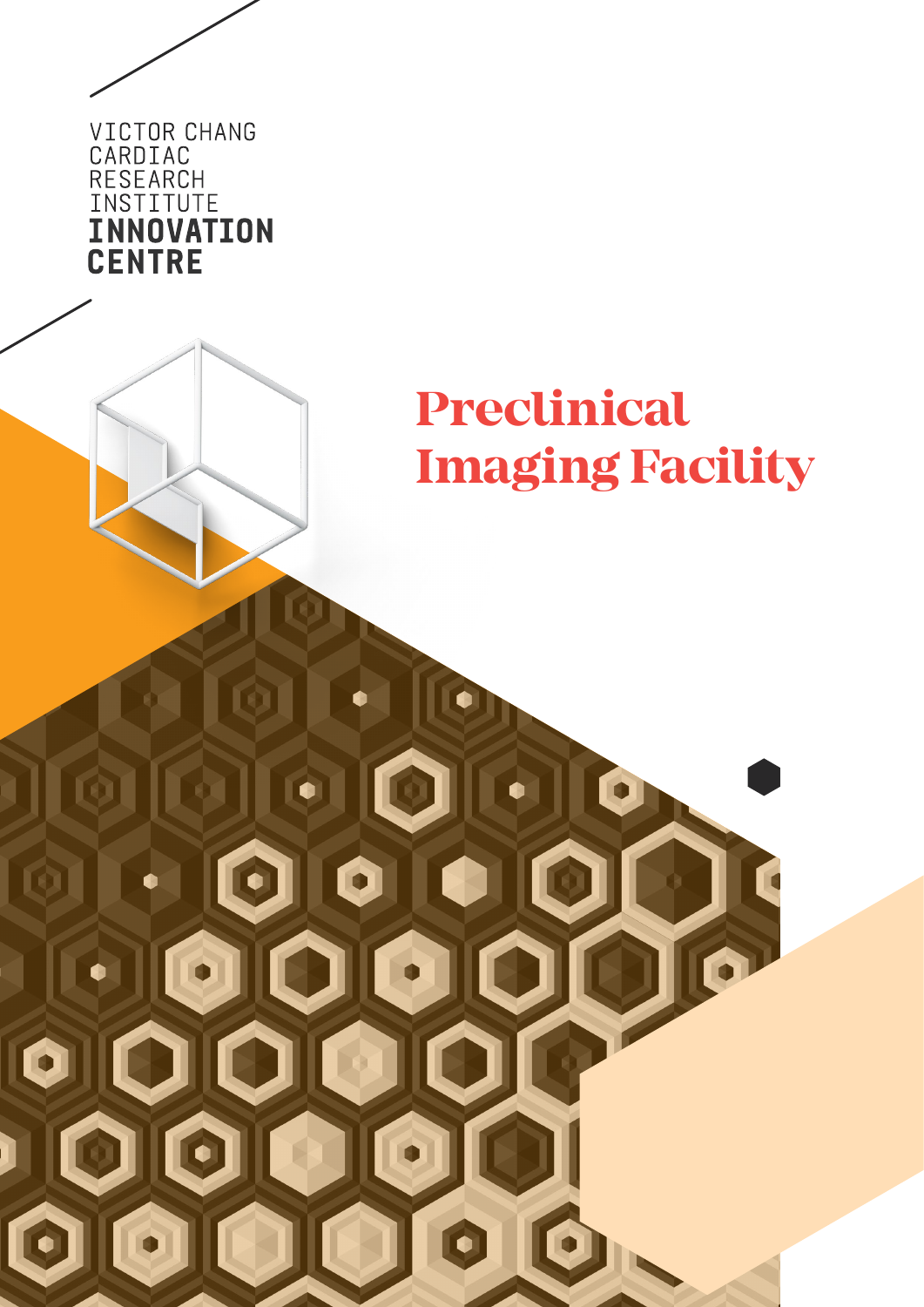## **Preclinical Imaging Facility**

The Victor Chang Cardiac Research Institute Innovation Centre's Preclinical Imaging Facility features a dual-modality molecular imaging platform set to advance our understanding of cardiovascular disease and improve health outcomes.

The world-class PET-MRI merges positron emission tomography (PET) with magnetic resonance imaging (MRI) to enable in vivo longitudinal imaging for changes in molecules, cells, tissues and organs.

Molecular imaging with the PET-MRI can report on specific biological, physiological and pathological processes, including cell migration, inflammation, atherosclerotic plaque composition and heart function and viability.

**Cardiovascular Stem Cell Facility**

**Micro Imaging Facility**

**Metabolomics Facility**

Based at the Victor Chang Cardiac Research Institute, the **Preclinical Imaging Facility** complements the broader Innovation Centre research infrastructure and expertise for a consolidated approach to cardiovascular health and disease.

**Advanced Cardiac Imaging Centre St Vincent's Hospital, Sydney**

**Cryo-electron Microscopy Facility UNSW Sydney**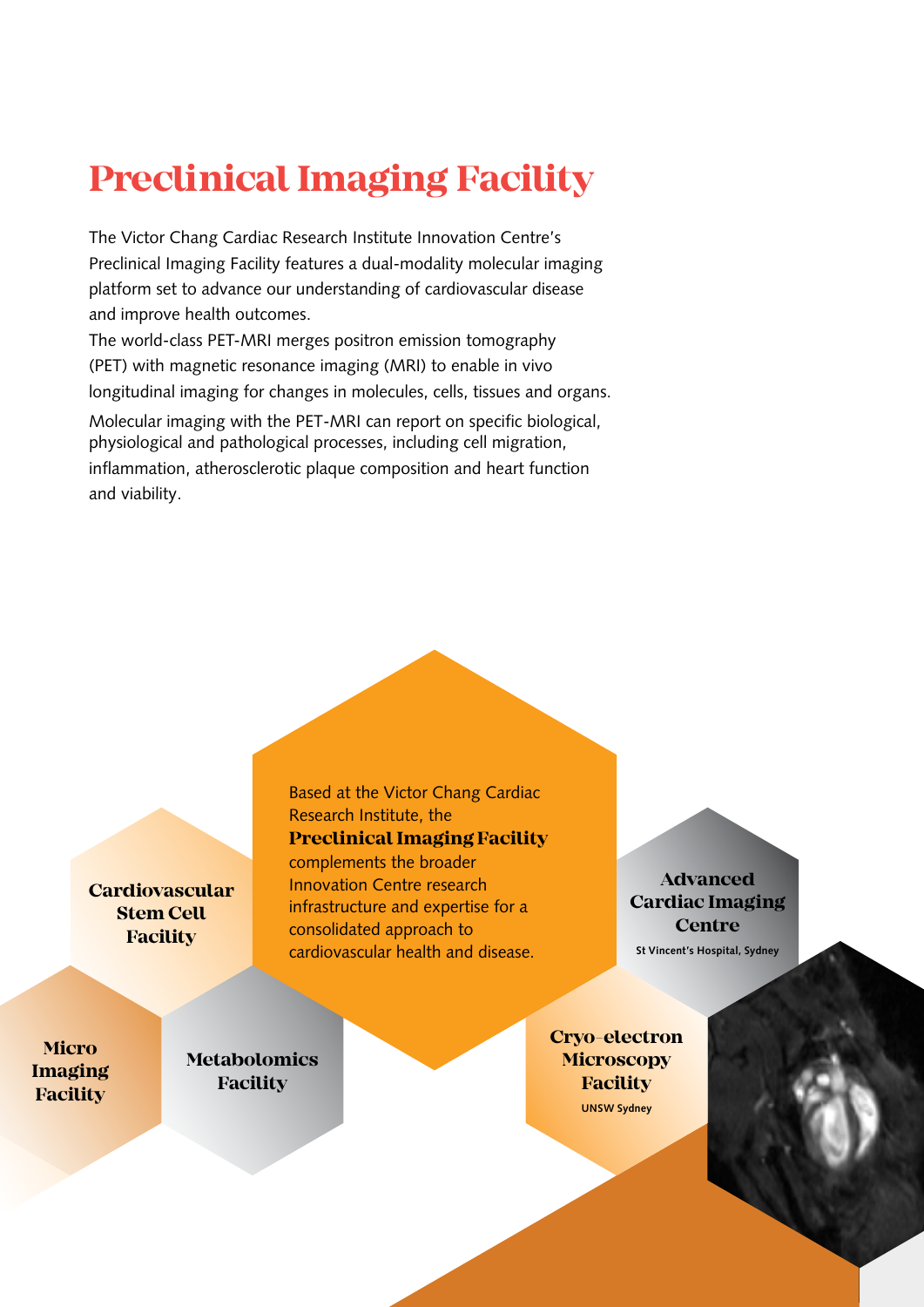### **7T PET-MRI (MR Solutions)**

The PET-MRI is a PET system coupled with a cryogen-free, high-field (7T) MRI enabling simultaneous PET and MR imaging data acquisition, representing the very latest innovation in preclinical imaging.

The PET-MRI can be used for cardiac imaging to assess the structure and function of the heart under pathological conditions (e.g. cardiomyopathy, congenital heart disease, heart failure and myocardial-infarction) and can be applied to assess specific biological processes (e.g. the activity of the pro-inflammatory enzyme myeloperoxidase in the context of atherosclerotic plaque instability).

Together the PET and MRI provide improved image registration facilitating the accurate anatomical localisation of PET findings with the functional MRI read outs enabling the viewing of rapidly changing physiological and pathological processes.

- Cardiovascular function
- Molecular and metabolic imaging
- Biomarker identification
- Assessment of novel tracers/therapeutics
- Myocardial viability and perfusion
- Cerebrovascular imaging (stroke)
- Oncology imaging

The Facility will provide expert advice, application development and analysis through access to a dedicated imaging scientist. In conjunction with the existing capabilities of the Victor Chang Cardiac Research Institute's BioCORE division, the Preclinical Imaging Facility will provide, develop and support different animal models of cardiovascular disease.